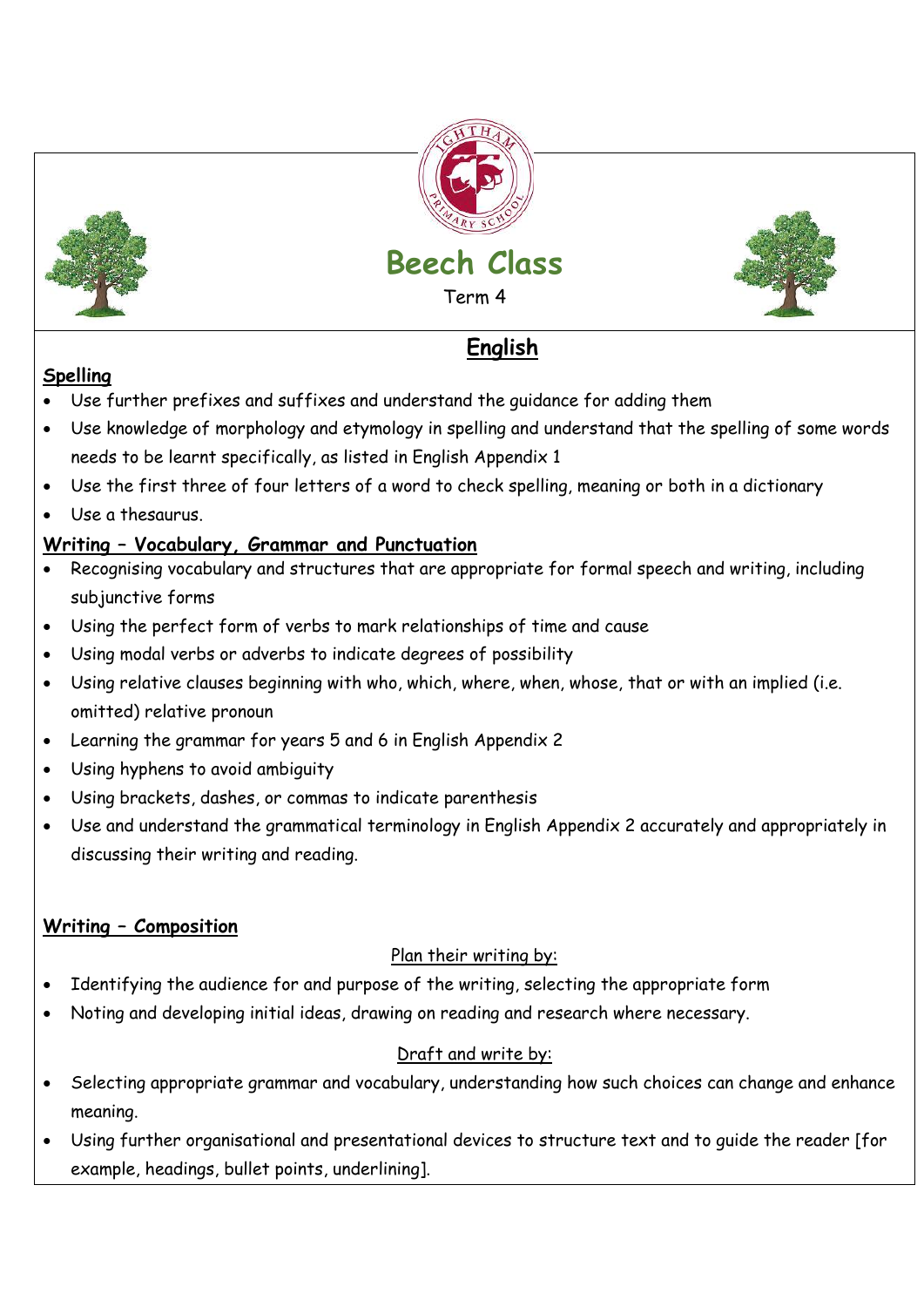#### Evaluate and edit by:

- Assessing the effectiveness of their own and others' writing
- Proposing changes to vocabulary, grammar, and punctuation to enhance effects and clarify meaning
- Ensuring the consistent and correct use of tense throughout a piece of writing
- proof-read for spelling and punctuation errors.

#### **Spoken Language**

- Listen and respond appropriately and selectively to adults and their peers
- Ask relevant questions to extend their understanding and knowledge
- Use relevant strategies to build a vocabulary of increasing breadth and depth
- Articulate and justify answers, arguments and opinions with increasing confidence
- Give well-structured descriptions, explanations and narratives for different purposes; express feelings appropriately
- Maintain attention, being able to participate actively in collaborative conversations, staying on topic; initiate and respond to the comments of others; raise questions in a group
- Use spoken language to develop understanding through speculating, hypothesising, imagining and exploring ideas
- Speak audibly and fluently with an increasing command of Standard English
- Participate in discussions, presentations and performances; further develop skills in role play and improvisation; participate in debates
- Gain, maintain and monitor the interest of the listener/s
- Consider and evaluate different viewpoints; attend to and build on the contributions of others
- Be more confident to select and use appropriate registers for effective communication

*(\*Taken from the Kent Spoken Language Progression Guidance)*

#### **Reading**

### Maintain positive attitudes to reading and understanding of what they read by:

- Continuing to read and discuss an increasingly wide range of fiction, poetry, plays, non-fiction and reference books or textbooks
- Recommending books that they have read to their peers, giving reasons for their choices
- Learning a wider range of poetry by heart
- Preparing poems and plays to read aloud and to perform, showing understanding through intonation, tone and volume so that the meaning is clear to an audience

### Understand what they read by:

- Checking that the book makes sense to them, discussing their understanding and exploring the meaning of words in context asking questions to improve their understanding
- Drawing inferences such as inferring characters' feelings, thoughts and motives from their actions,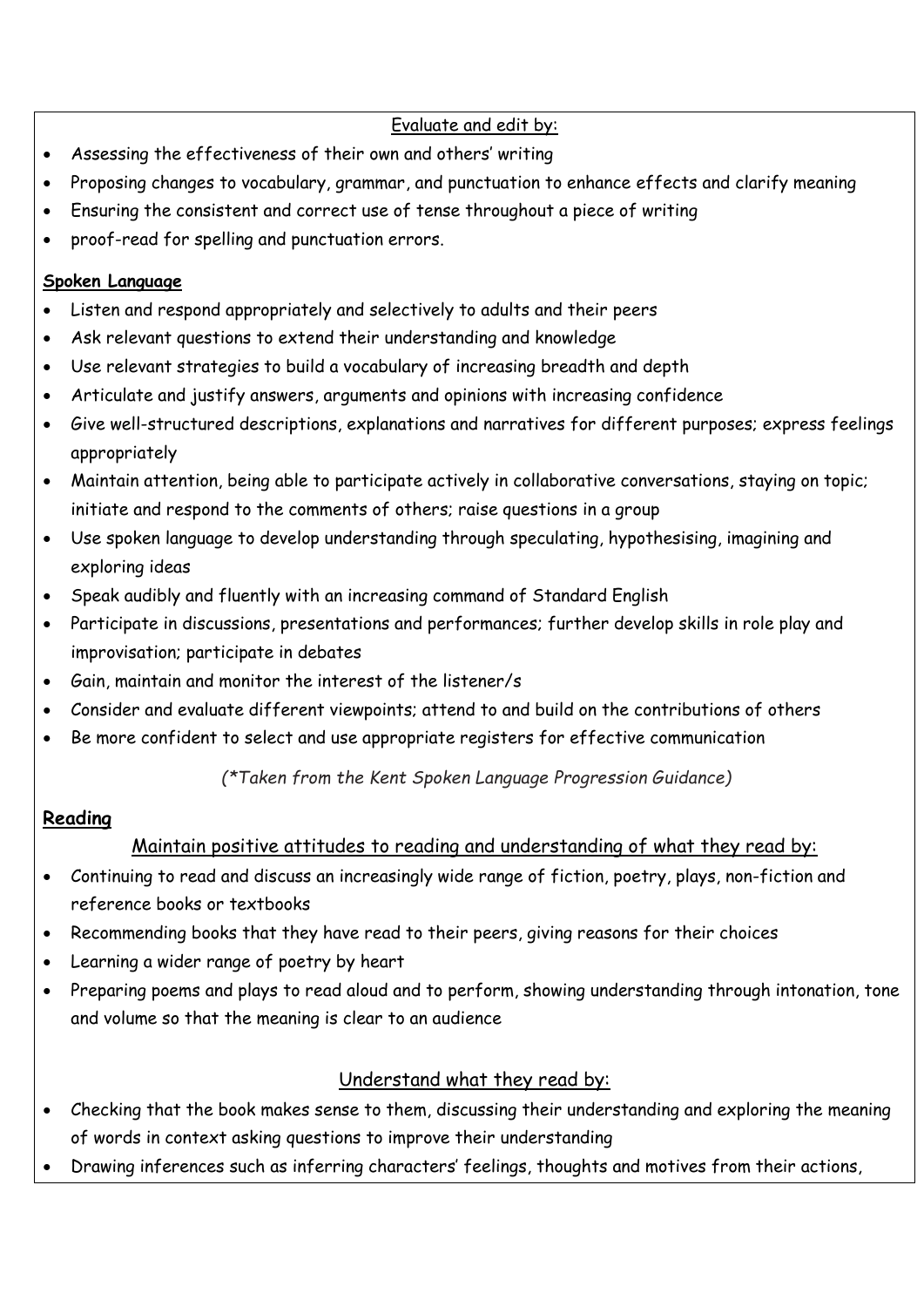- Distinguish between statements of fact and opinion
- Participate in discussions about books that are read to them and those they can read for themselves, building on their own and others' ideas and challenging views courteously
- Explain and discuss their understanding of what they have read, including through formal presentations and debates, maintaining a focus on the topic and using notes where necessary
- Provide reasoned justifications for their views.

# **Maths**

#### **Mental and Oral Calculation**

- Order and compare whole numbers up to 1 000 000, negative numbers and decimals with up to one decimal places on a number line.
- Record using  $\leftarrow$  or  $\rightarrow$
- Read and write decimal numbers to one place and know what each number represents.
- Count on or back in steps of 0.01, 0.1, 1, 10, 100 or 1000 from any number including decimals
- Count on and back in fractions
- Add and subtract numbers mentally including decimals to one decimal place *with jottings.*
- *Use partitioning to double or halve any number, including decimals to one decimal place.*
- Derive related facts from known facts (e.g.  $6 \times 0.2$  linked to  $6 \times 2$  or  $1 +9 = 10$  linked to  $0.1 + 0.9 = 1$ )
- Round a number with up to one decimal places to the nearest whole number*-link to number line.*
- Link scales on measuring tools or graphs to number lines and read scales.

### **Science**

#### **Forces**

- Compare how things move on different surfaces
- Notice that some forces need contact between two objects, but magnetic forces can act at a distance
- Observe how magnets attract or repel each other and attract some materials and not others
- Compare and group together a variety of everyday materials on the basis of whether they are attracted to a magnet, and identify some magnetic materials
- Describe magnets as having two poles
- Predict whether two magnets will attract or repel each other, depending on which poles are facing.
- Explain that unsupported objects fall towards the Earth because of the force of gravity acting between the Earth and the falling object
- Identify the effects of air resistance, water resistance and friction, that act between moving surfaces
- Recognise that some mechanisms, including levers, pulleys and gears, allow a smaller force to have a greater effect.

*(\*Topic covered over 2 terms [3 & 4])*

### **Computing**

#### **Databases**

To learn how to search for information in a database